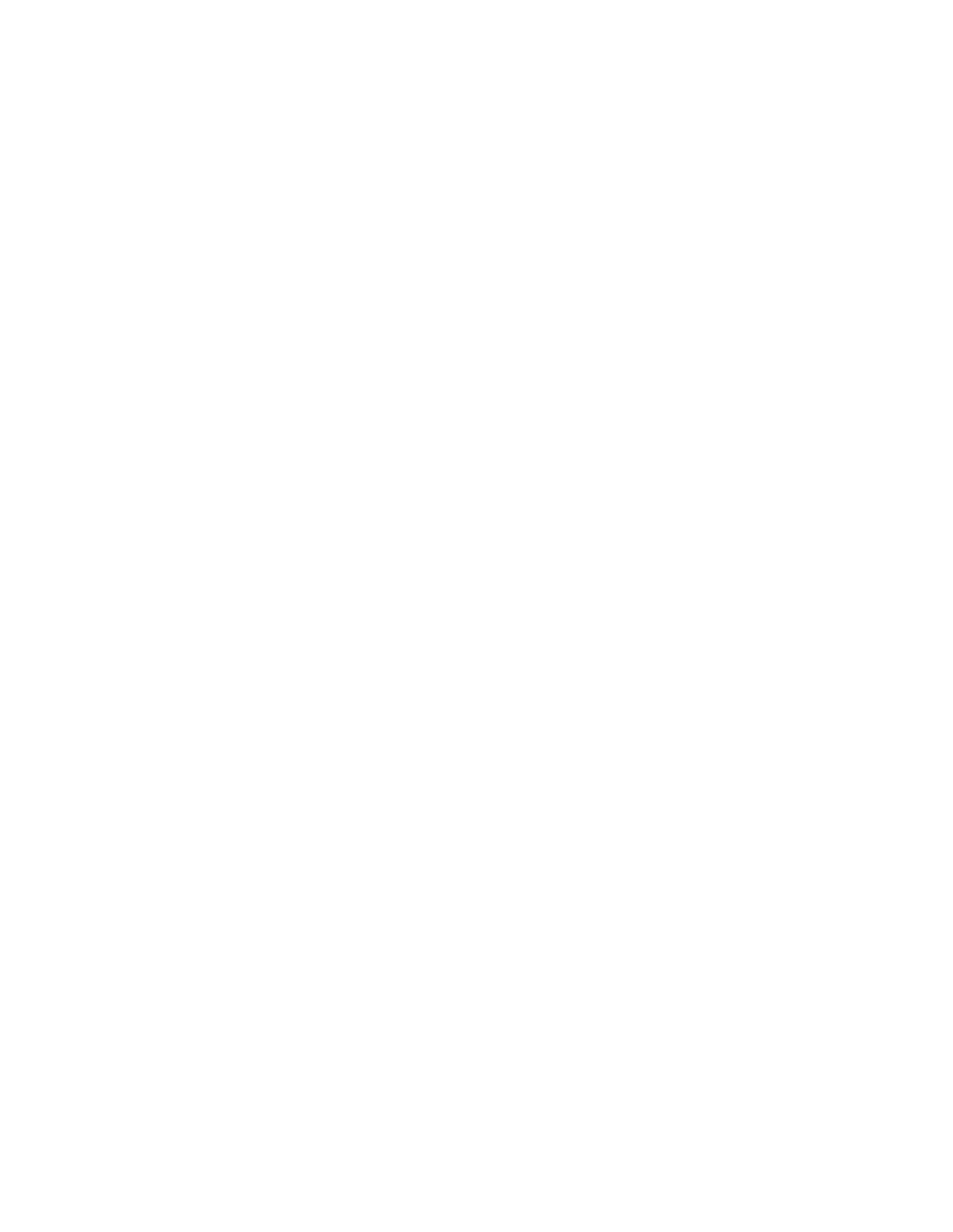## A Leap of Faith:

### RED ESIGNING TEACHER COMPENS ATION

Michael DeArmond and Dan Goldhaber *Center on Reinventing Public Education*

**June, 2008**

A report from the School Finance Redesign Project

Center on Reinventing Public Education University of Washington

This research was supported by the School Finance Redesign Project at the University of Washington's Center on Reinventing Public Education through funding by the Bill & Melinda Gates Foundation, Grant No. 29252. The views expressed herein are those of the author(s) and are not intended to represent the project, center, university, or foundation.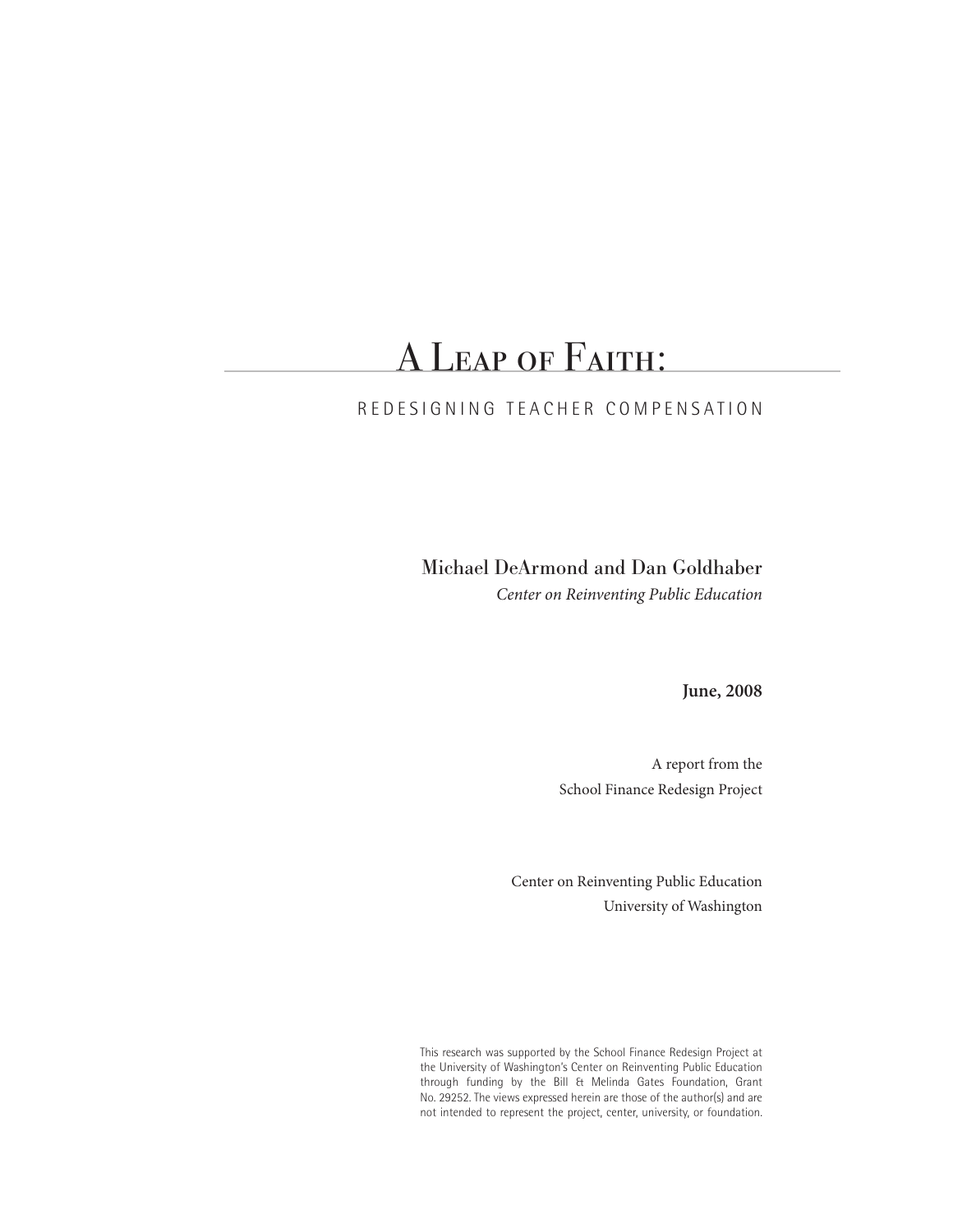### The School Finance Redesign Project

The School Finance Redesign Project (SFRP) encompasses research, policy analysis, and public engagement activities that examine how K-12 finance can be redesigned to better support student performance. The project addresses the basic question, "How can resources help schools achieve the higher levels of student performance that state and national education standards now demand?"

Check in with us periodically to see what we are learning and how that information may reshape education finance to make money matter for America's schools. You can find us at www.schoolfinanceredesign.org.

**Jacob Adams, Principal Investigator**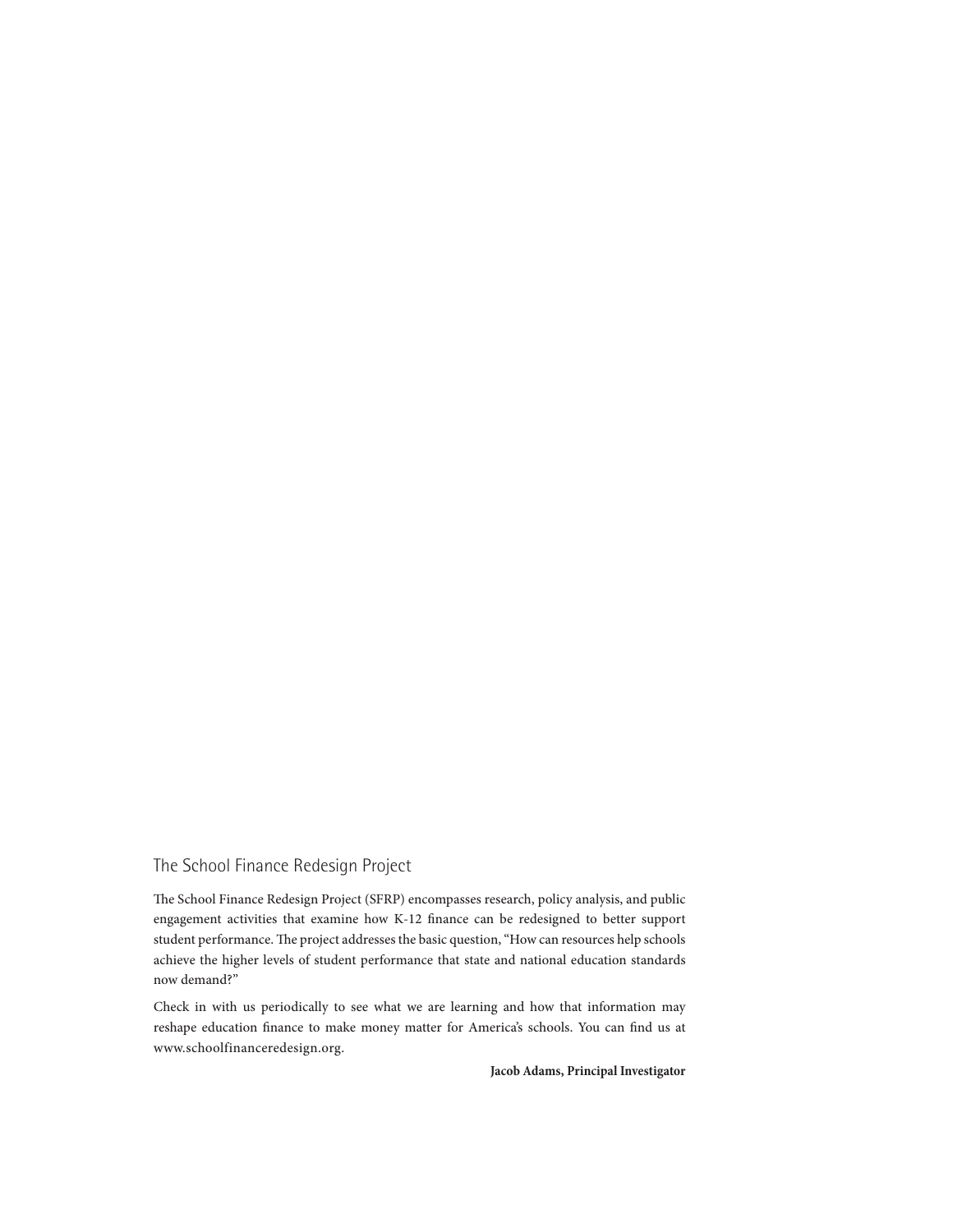## Foreword

From the early 1990s through today, controversies about public spending on elementary and secondary education have grown as states have adopted performance standards pledging that every child will learn enough to become an independent productive citizen and as No Child Left Behind has put teeth in these expectations. Some educators say that meeting higher standards requires more money. Others claim that existing resources are sufficient to pay for higher performance, if only funds were used more productively. While plaintiffs have asked courts to determine what amount of spending is adequate to get students to standards, analysts of various stripes have argued that greater expenditures alone will not lead to better results. Moreover, critics of demands for more money point to cases in states and cities where major spending increases were misspent, with little or no impact on student learning. Though no one seriously argues that more spending could never lead to school improvement, there is compelling evidence that without changes in the way resources are distributed, used, and accounted for, Americans could end up with a more expensive, but not necessarily more effective, public education system.

In this environment, governors and state legislators particularly have asked two questions: How much money will it take for all students to meet standards? And how should the money be spent to ensure that result? The Bill & Melinda Gates Foundation asked the Center on Reinventing Public Education (CRPE) to create a School Finance Redesign Project (SFRP) to help elected officials, practitioners, and the public better understand how education finance systems now work and to identify new options for deploying K-12 resources to support state and national educational goals. Initiated in 2003, the project has grown to include more than 30 separate analyses.

SFRP was designed to address five questions:

- Are public education funds now focused on student learning? If not, what stands in the way?
- Are there good ideas about potentially more focused and effective uses of funds to promote student learning?
- Are there good ideas about better ways to spend money to attract and reward quality educators?
- Do we know enough now to say exactly how much money is needed to bring all children up to standards and to say how money should be spent?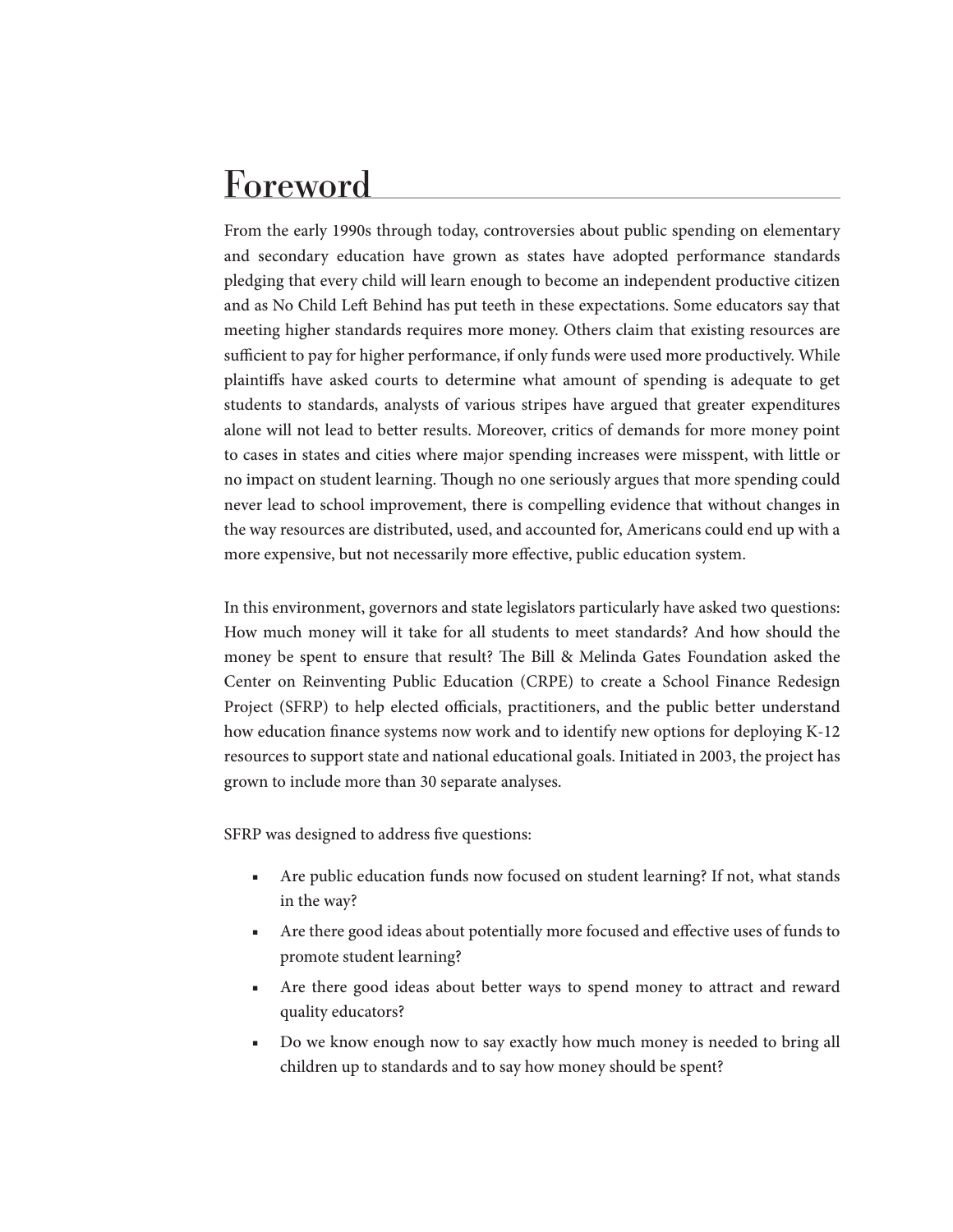■ What can policymakers do to ensure that the "right amount" of money is distributed equitably, used productively, and accounted for meaningfully?

This paper by Michael DeArmond and Dan Goldhaber addresses the third question by summarizing their SFRP work on teacher compensation. As they note, there is no shortage of ideas for introducing new financial incentives into the way teachers are paid. Some advocates hope that offering performance incentives will motivate teachers to focus on increasing student achievement. Others hope bonuses for math and science teachers, or for those who work in disadvantaged schools, will more effectively attract talented teachers.

Arguments on all sides of the issue exceed our knowledge about when and how redesigning teacher compensation might work. If the problems associated with today's teacher pay systems are clear, the possibilities of tomorrow's solutions are not. DeArmond and Goldhaber draw on a diverse set of data to shed light on the issue. Their analysis of an original survey of teachers in Washington State calls into question the conventional wisdom that all teachers are opposed to pay reform. Their findings, especially those about how opinions vary among teachers, have important implications for where and how policymakers might launch reform efforts. For policymakers interested in how large incentives would need to be, the authors offer two analyses of national data. The results of these analyses highlight the dysfunction of the current system and its disregard for differences among both teachers and jobs, but they also show how difficult it is to predict the specific incentives needed to draw more teachers into high-poverty schools or to attract high-quality candidates with technical expertise into teaching. The only way to really determine how to spend money better to attract and reward quality teachers is to try something different—to take a leap of faith—and do our best to learn from it.

> Paul Hill Center on Reinventing Public Education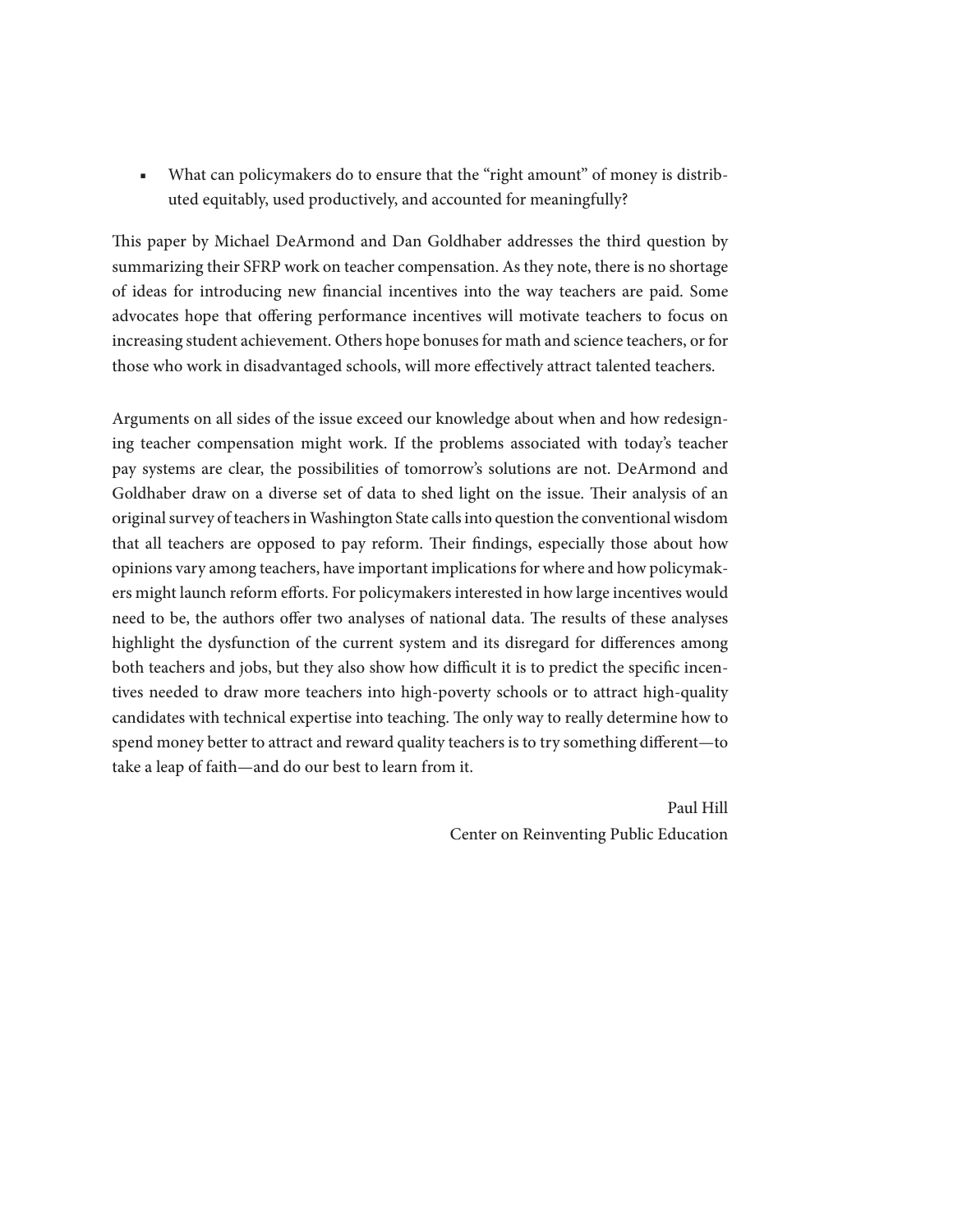## Introduction

There is a growing chorus in education policy for rewarding teachers for things such as raising student achievement, taking on difficult teaching assignments, and having special skills (e.g., a mathematics degree). Advocates of these reforms hope that financial incentives will motivate teachers to focus on performance and draw more talented teachers into the classrooms where they are most needed.

These ideas are not new, but they have a special urgency today as performance-based accountability ups the ante in the push for school improvement and as social scientists remind everyone how important teachers are to student achievement, especially for poor and minority students. At the same time, these ideas raise difficult questions: *Where and how could these reforms work? How should pay incentives be structured? How will teachers respond?* Despite a profusion of arguments in all directions, little empirical evidence exists about the answers to these and other important questions about redesigning teacher compensation.

This School Finance Redesign Project (SFRP) report briefly summarizes three SFRP teacher compensation studies that begin to help build the evidence base for reform.<sup>1</sup> The first study, *Teacher Attitudes About Compensation Reform: Implications for Reform Implementation*, looks at teacher attitudes about pay reforms and provides a sense of what teachers think about particular incentive proposals. The second and third papers, *Returns to Skill and Teacher Wage Premiums: What Can We Learn By Comparing the Teacher and Private Sector Labor Markets?* and *Teacher Labor Markets and the Perils of Using Hedonics to Estimate Compensating Differentials in the Public Sector*, look at how high incentives would have to be to attract people with technical skills to teaching and to make working in high-needs schools more attractive. Together, these papers underscore both the importance and the difficulty of redesigning teacher pay incentives in public education. In the end, they suggest that the most promising redesign efforts will depend on carefully defined experiments and the leaps of faith they require.

<sup>1.</sup> Dan Goldhaber, Michael DeArmond, and Scott DeBurgomaster, *Teacher Attitudes About Compensation Reform: Implications for Reform Implementation*, SFRP Working Paper 20; Dan Goldhaber, Michael DeArmond, Albert Liu, and Dan Player, *Returns to Skill and Teacher Wage Premiums: What Can We Learn By Comparing the Teacher and Private Sector Labor Markets?* SFRP Working Paper 8; Dan Goldhaber, Kate Destler, and Dan Player, *Teacher Labor Markets and the Perils of Using Hedonics to Estimate Compensating Differentials in the Public Sector*, SFRP Working Paper 17. All from the School Finance Redesign Project at the Center on Reinventing Public Education. Available at www.crpe.org.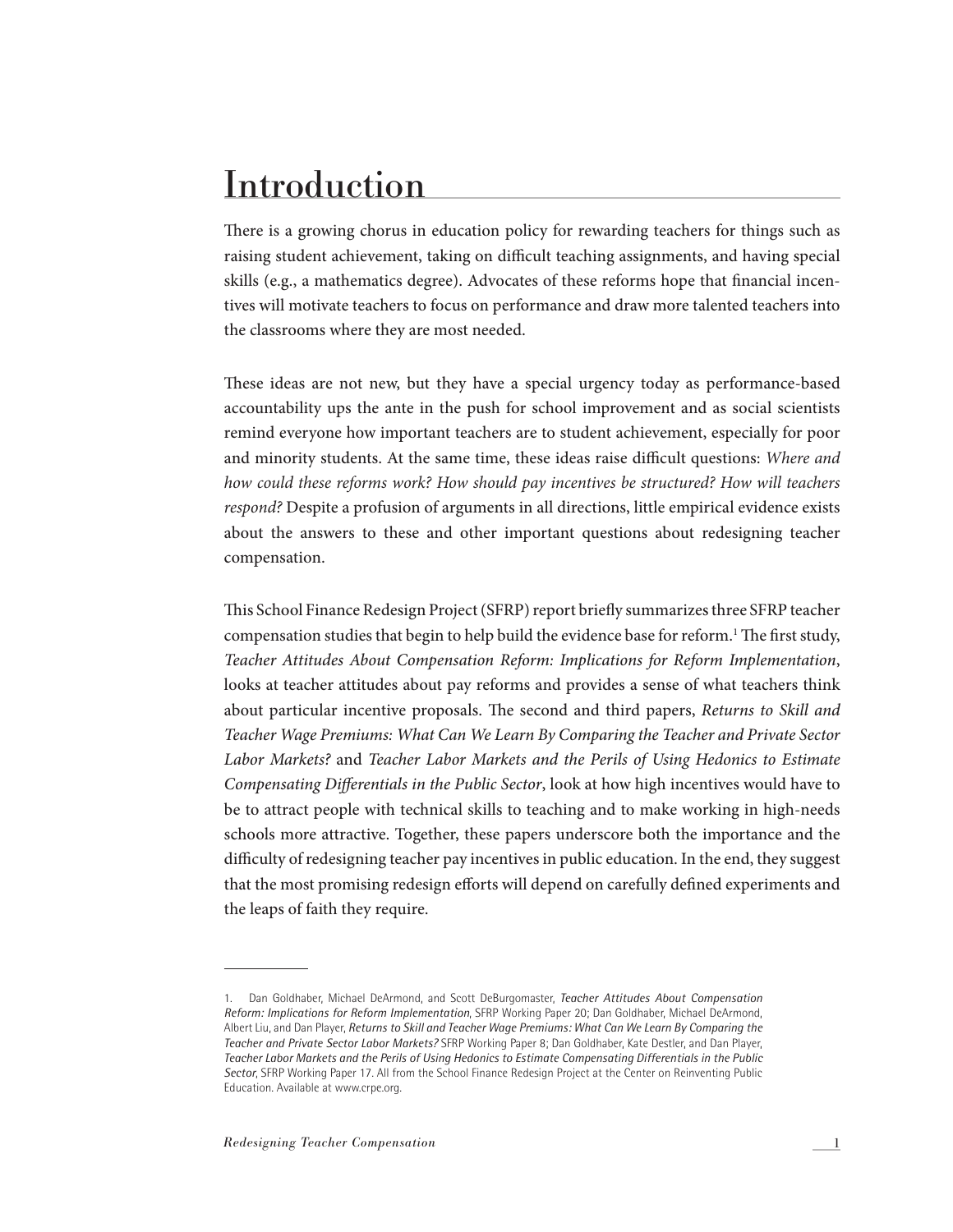# What Do Teachers Think About Pay Reform?

Individual teachers and their attitudes matter, especially when it comes to implementing reforms. Depending on their views, teachers might take action to support, to subvert, or even to stop experiments with alternative compensation systems as they unfold. To better understand which reform proposals have the most support among individual teachers and to identify promising areas for experimentation, we surveyed teachers in Washington State in the spring of 2006. We asked teachers about their attitudes toward several reforms, including merit pay, subject-area pay (i.e., incentives for math and science teachers), and so-called "combat pay" (i.e., incentives for working in a high-needs school).<sup>2</sup>

The survey's results suggest that teachers view the three reforms very differently. Although a majority opposed merit pay (83 percent), a majority (72 percent) supported the idea of "combat pay" for teachers in high-needs schools. Around 41 percent supported incentives for subject-area expertise (e.g., more money for math teachers).<sup>3</sup>

To expand on these general results, we linked the survey responses to data on the teachers' individual schools and districts to see how teacher attitudes vary across different contexts. This allowed us to explore if the opinions of a young teacher working in a low-performing, high-poverty school differed from those of a veteran working in an advantaged school. We found several systematic differences of opinion. Across all of the reform proposals, veteran teachers were less supportive than novice teachers. High school teachers were more supportive of merit and subject-area pay than elementary school teachers. And, interestingly, attitudes toward merit pay varied by how much teachers trusted their colleagues—the more trust, the *less* supportive they were.

<sup>2.</sup> The SFRP survey defined merit pay as giving extra pay to teachers "whose students make greater gains on standardized tests than similar students taught by other teachers." Although not discussed here, the survey also asked about incentives for teachers who are certified by the National Board of Professional Teaching Standards.

<sup>3.</sup> Other national surveys have found similar results for "combat pay" and subject-area incentives, but higher support for merit pay (e.g., Ballou and Podgursky 1993, Farkas et al. 2003).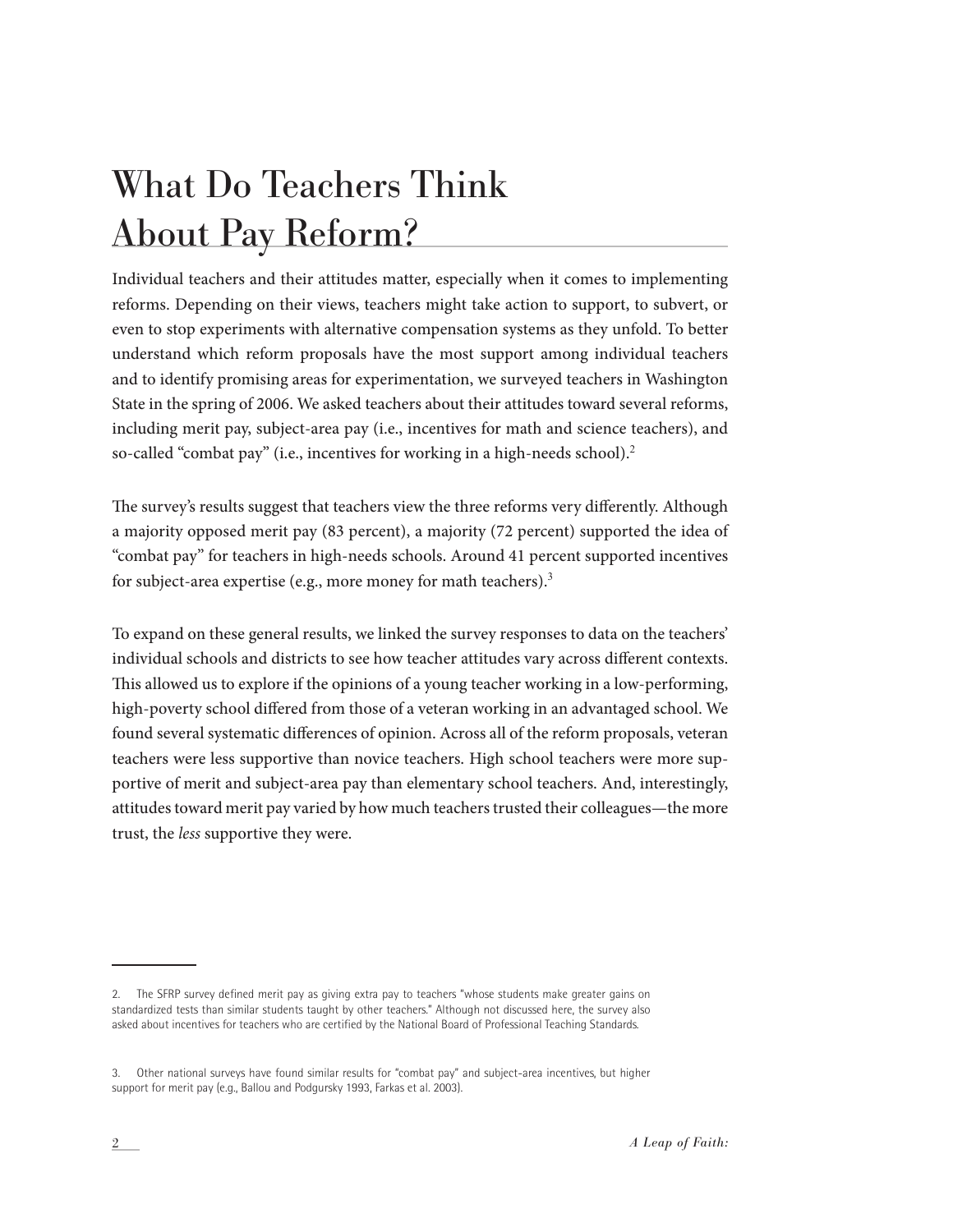

#### **Figure 1. Teacher Support/Opposition for "Combat Pay," Subject-Area Pay, and Merit Pay**

**SOURCE:** 2006 Washington State Teacher Compensation Survey

Together, these sub-group results underline an important point: policymakers should think carefully about where and how they place their bets when it comes to compensation reform. If they require all teachers to participate, resistance is likely, especially among veterans. Plans that require younger teachers to participate but allow veterans to opt-in (or -out) hold more promise than those that mandate everyone's participation. Also promising are plans that ease teachers into the idea of differential pay through reforms that they support—such as so-called "combat pay"—rather than those that lead with merit pay and all of the opposition and controversy that comes with it.

Such advice rests on the assumption that teacher choices about whether or not to work and where to work are influenced by financial incentives. There is, however, a counter argument to be made—that teachers are not "in it for the money" and that their choices are more responsive to working conditions and school culture. Instead of offering teachers financial incentives, some argue that policymakers are better off trying to influence teacher choices by ensuring schools have effective school leaders and supportive and participatory work environments. While improvements in leadership and work environment are clearly desirable, they are difficult to affect directly by policy. In this research, we explore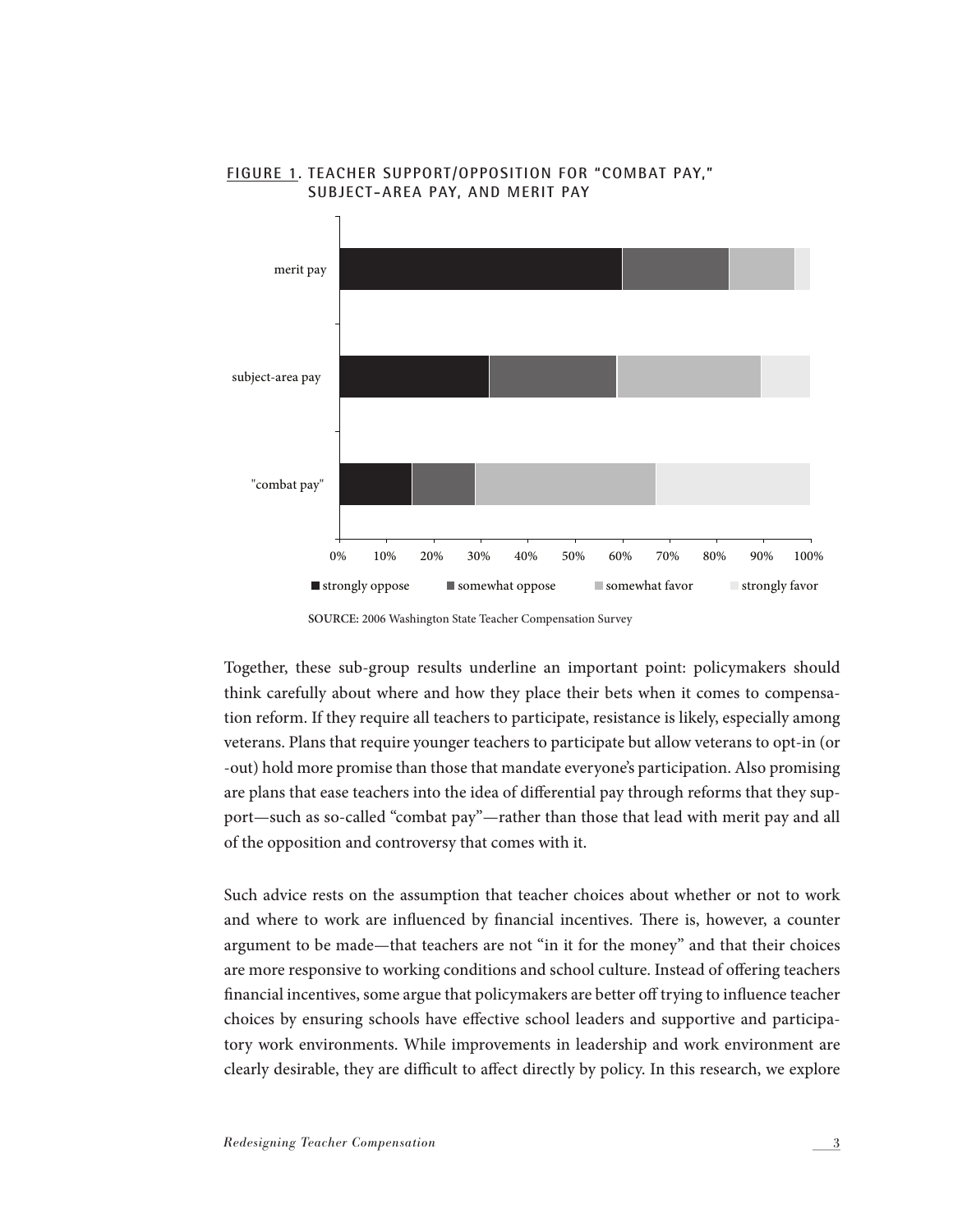trade-offs between financial rewards (\$5,000) and three roughly cost-equivalent working conditions that can be addressed directly by policy. As the results in table 1 show, teachers generally preferred the salary increases to the following workplace changes: having fewer students in their classes, a teacher's aide to help them in the classroom, or more preparation time during their workweek.

| TABLE 1. TEACHER PREFERENCES FOR ANNUAL PAY INCREASES VERSUS |  |  |  |
|--------------------------------------------------------------|--|--|--|
| WORKPLACE CHANGES                                            |  |  |  |

|                                                                                                             | Percent who preferred<br>a \$5,000 salary<br>increase instead |      |
|-------------------------------------------------------------------------------------------------------------|---------------------------------------------------------------|------|
| Two fewer students in all of the classes you teach                                                          | 83%                                                           | 3066 |
| A new full-time teacher's aide who splits time between<br>your class and four other teachers at your school | 88%                                                           | 3057 |
| 3.5 more hours of prep time each week                                                                       |                                                               | 3056 |

Nobody doubts that working conditions make jobs more or less attractive. At the same time, when we asked teachers to make a choice, it appears that money, although not everything, is far from irrelevant.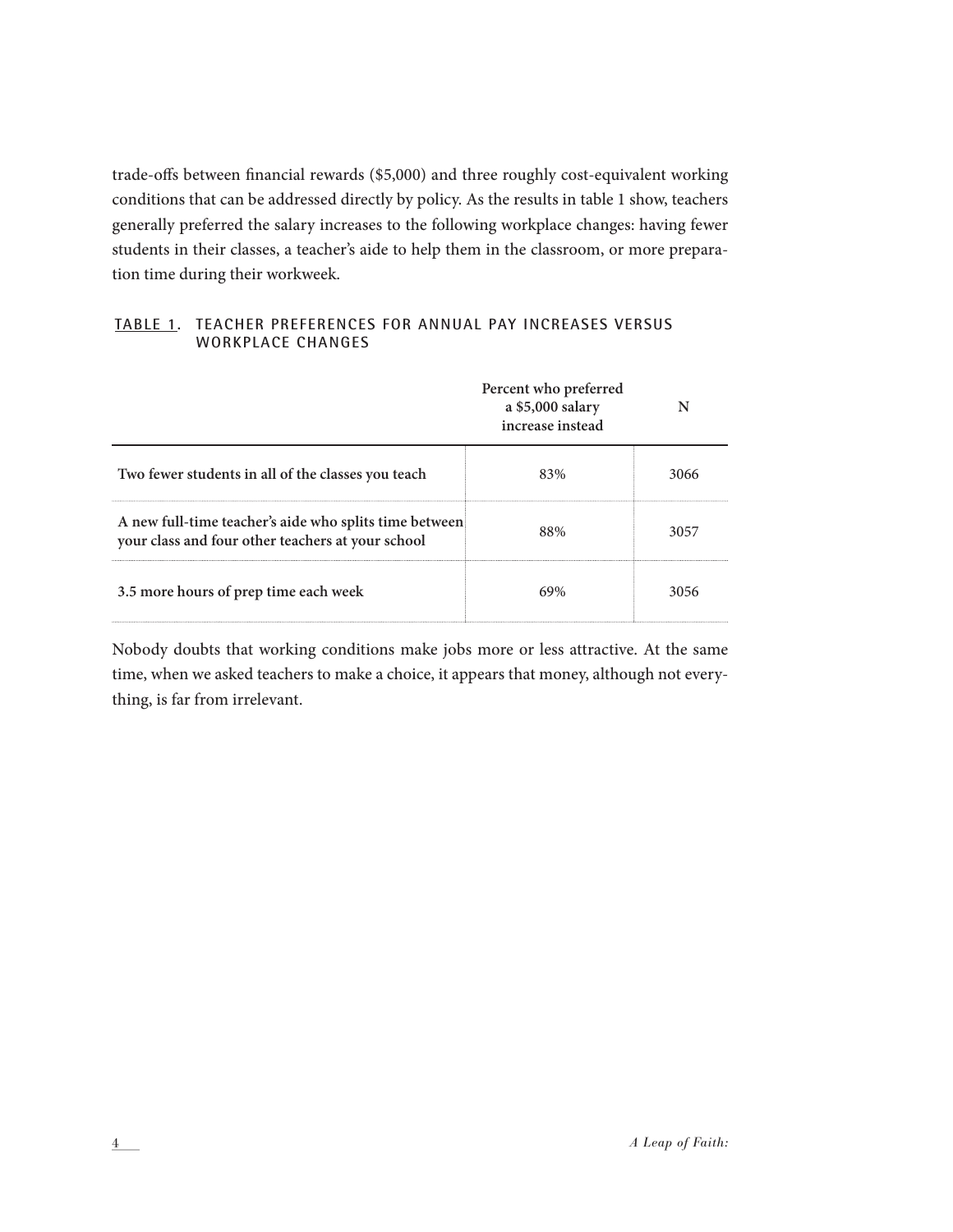## How Much Incentive Is Enough?

To explore how high incentives have to be to attract people with technical degrees and strong academic backgrounds to teaching and to attract teachers to work in high-needs schools, we compared the structure of compensation in the teacher labor market to the structure of compensation in other labor markets.

### Returns to Skill

Analysts have long argued that salary schedules in public education have pernicious effects on who ends up teaching. By paying teachers based only on experience and coursework, salary schedules make teaching relatively unattractive for people with technical skills or strong academic backgrounds. They can earn higher salaries outside of teaching. As a result, the "brightest" college students avoid teaching, and math and science teachers are perennially in short supply. States have responded by experimenting with incentives ranging from \$2,000 to \$20,000 for "high quality candidates" and teachers with technical skills.

To find out how these amounts compare to what might actually be needed to make teaching more attractive to people with technical skills and strong academic backgrounds, we looked at data from the U.S. Department of Education's Baccalaureate and Beyond Longitudinal Study (B&B:93/03). The B&B data follow students from college graduation through their early careers. Because some of the students became teachers and some did not, the data allow us to compare compensation both inside and outside of the teacher labor market and to see how the two sectors differ when it comes to rewarding technical degrees and graduation from selective colleges.<sup>4</sup>

Figure 2 illustrates some of the results by simulating what a single white woman with a technical degree from a selective college would earn inside and outside of teaching at three points in her early career. Starting from the left, the first two dots represent what she would earn in and out of teaching in 1994 (the year the B&B cohort graduated from college). The middle two dots show her earnings in 1997. On the far right are her earnings in 2003, a

<sup>4.</sup> As we point out, these comparisons run the risk of confounding the fact that people self-select into occupations with the value assigned to their degree or academic aptitude. Although we did not directly account for this potential bias, we indirectly attempted to assess it and found little that changes the overall comparisons presented here.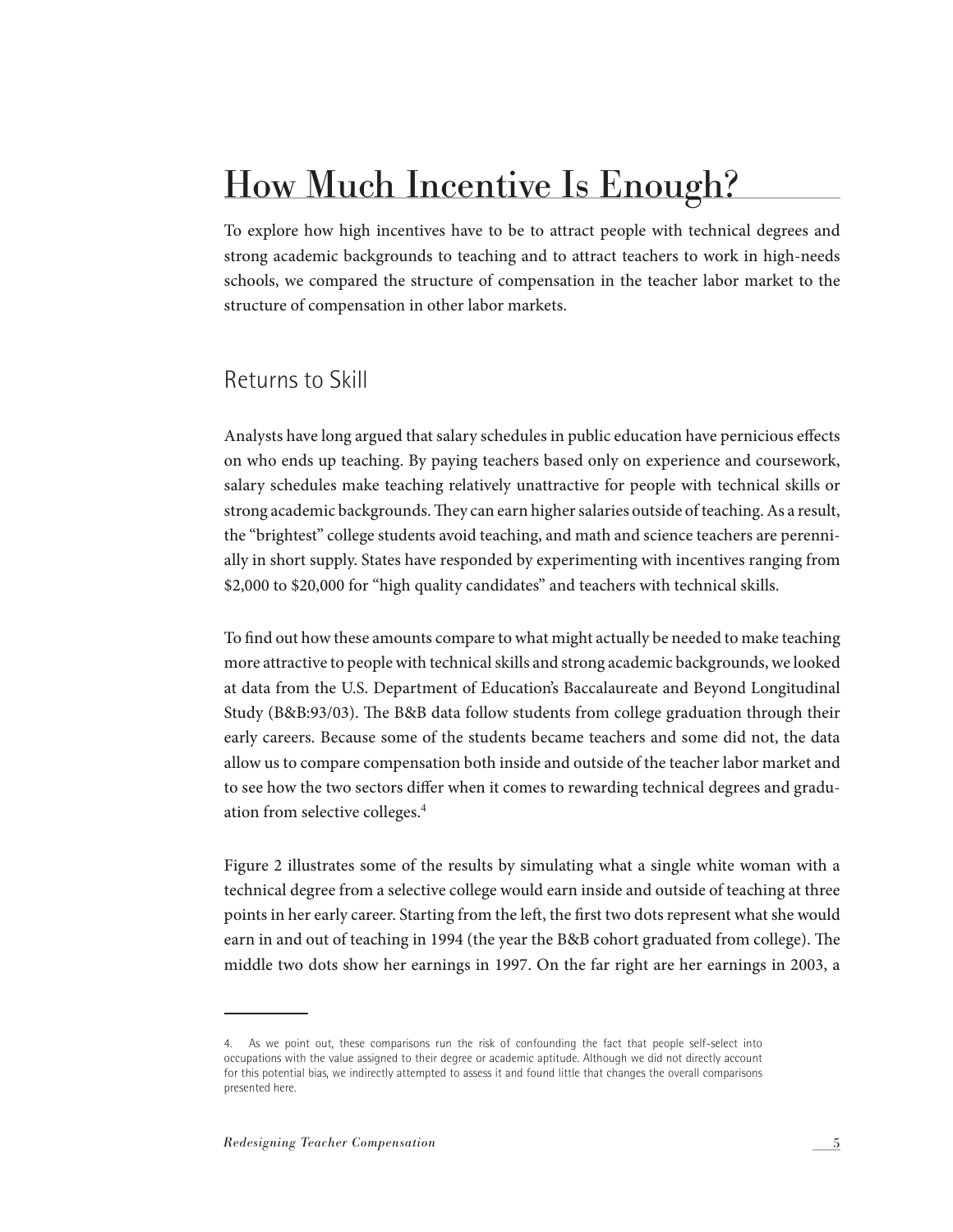decade after graduation. The dots represent predicted salaries; the "whiskers" represent 90 percent confidence intervals.

#### **Figure 2. Simulated Early-Career Earnings of a Woman With a Technical Degree From a Selective College Inside and Outside of Teaching**



 **SOURCE:** Author's simulation based on analysis of Baccalaureate and Beyond Longitudinal Study

Although she earns more as a teacher at the beginning of her career in 1994, after around 10 years of labor market experience, the gap favoring non-teaching is just over \$10,000. Teaching is less financially attractive than other job alternatives, suggesting that incentives to attract skilled women with labor market experience to teaching may need to be considerable. This pattern is a problem not only for women with technical degrees from selective colleges. We also found that *regardless of college major or college selectivity*, the longer a person teaches, the more his or her wages fall behind.

The magnitude of these differentials is startling, and the way they grow over time highlights how misleading comparisons of starting salaries alone can be. Above all, these differentials underscore the opportunities now available in the broader labor market, especially to those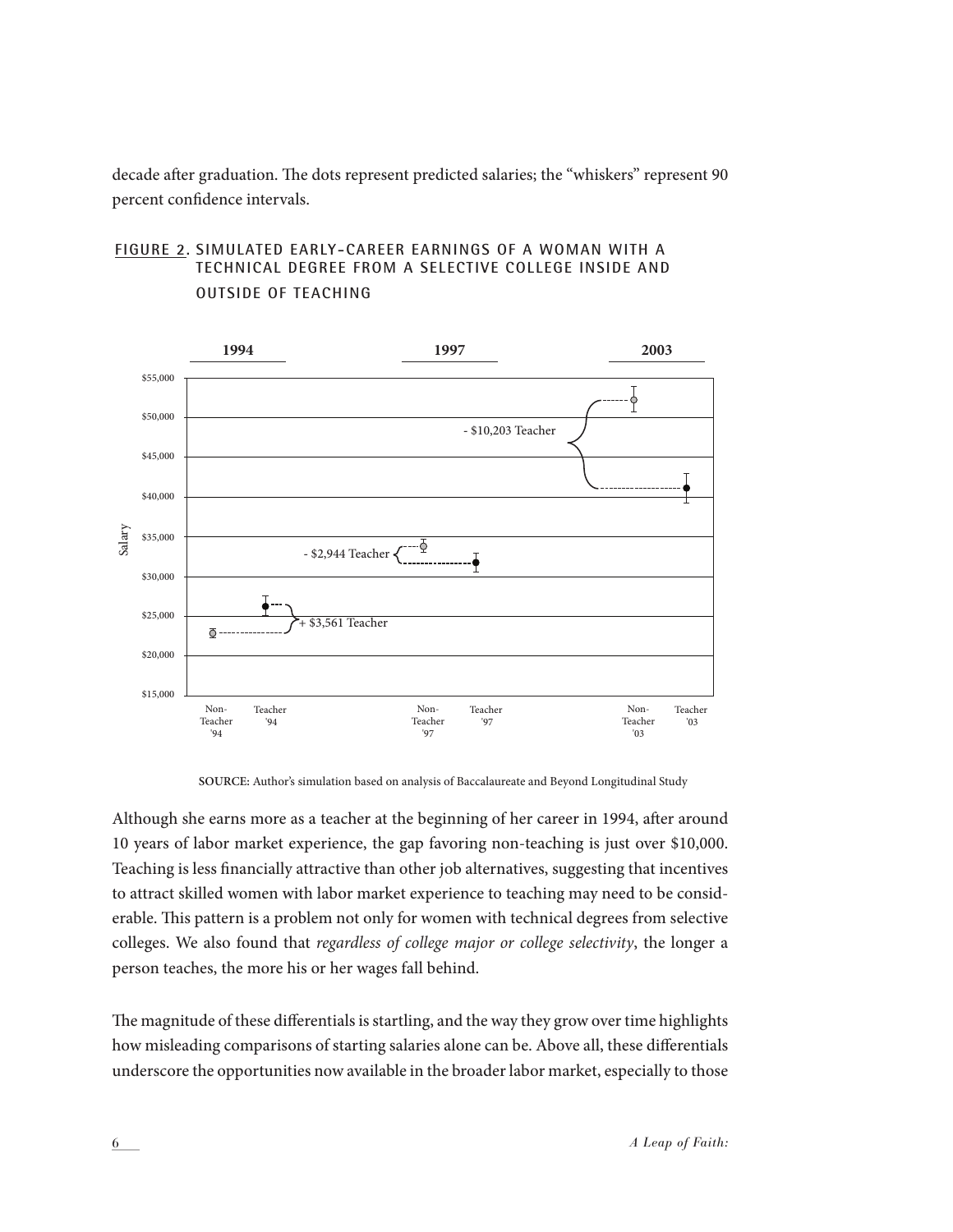with strong academic backgrounds and technical skills. Public education may still be able to attract enough teachers to the classroom by paying them in the same way teachers have been paid for the past 40 years. However, given changes in the broader labor market, this approach is unlikely to attract into teaching large numbers of people with strong academic or technical skills.

## Incentives for Working in High-Needs Schools

As we noted above, "combat pay" was the most popular reform proposal among teachers in the Washington State survey. It also turns out to be an extremely difficult type of incentive for researchers to model.

In general, the standard way to calculate differentials associated with working conditions is to decompose wages into their constituent part, using regression analysis, and assign weights to the factors that determine an individual's salary. This allows the researcher to give a salary weight or value to differences in working conditions. Although this method is common outside of education, it does not work very well for teaching: it assumes that market forces set wages to reflect the "value" of employee skills and working conditions, something that is not true in public education where salaries are set by district-wide policy.<sup>5</sup>

In search of better estimates, we looked at the private school market, where salary setting is less constrained. Again, we relied on data from the U.S. Department of Education, this time the 1999-2000 Schools and Staffing Survey, a national survey of both public and private schools that collects information about teacher compensation, school demographics, and working conditions, as well as data from the U.S. Census.

The results show that, consistent with theory, private schools pay wage premiums for teaching in higher-poverty schools. The models suggest, for instance, that if a private school teacher moved from a low-poverty to a high-poverty school, his or her pay would increase by around \$1,800. This difference in pay can be interpreted as an incentive offered by high-poverty schools to attract teachers.

<sup>5.</sup> The fact that teacher quality is so hard to measure is a further complication that makes this method a bad match for public education.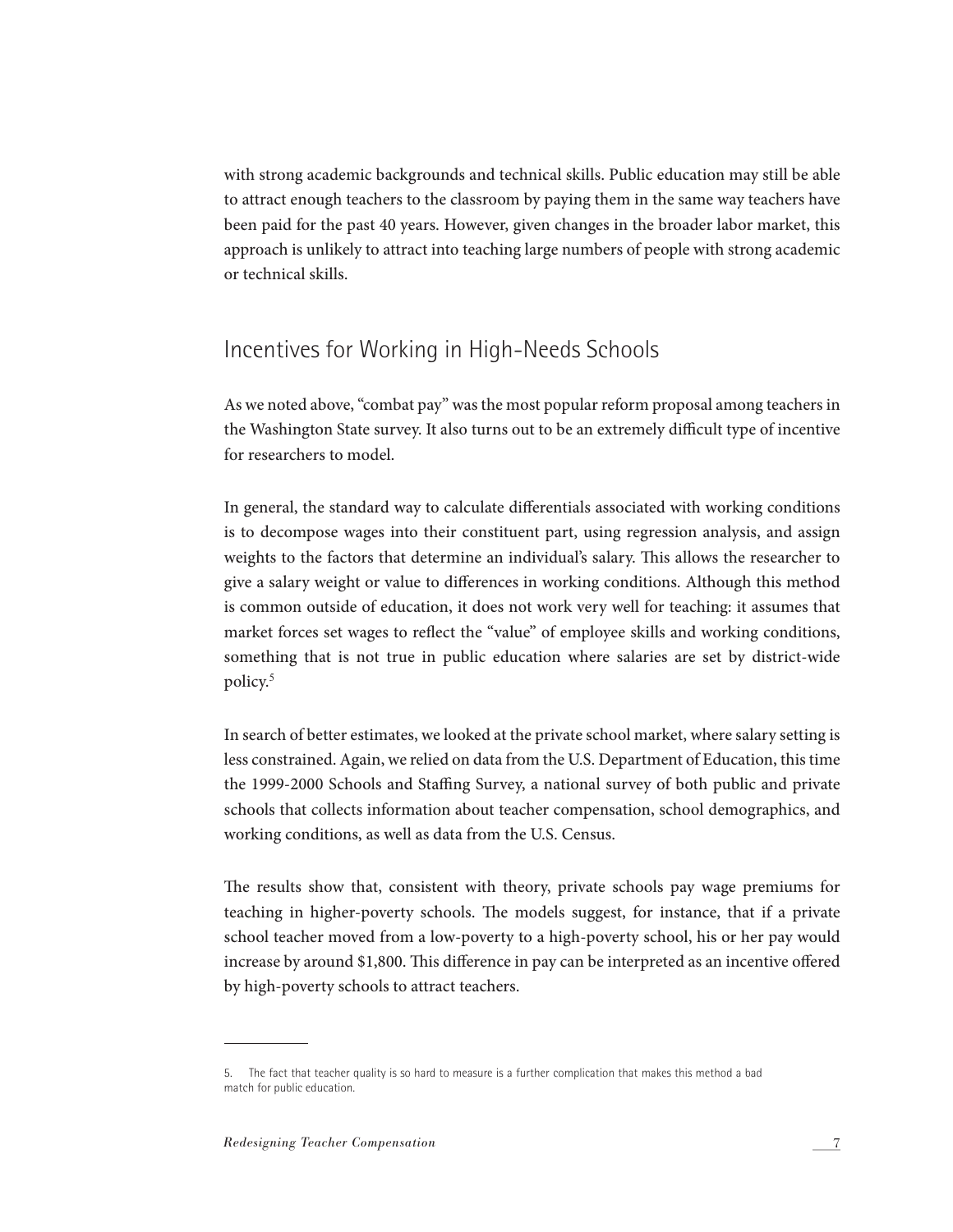We cannot say whether or not an \$1,800 incentive would be enough to encourage public school teachers to shift from low- to high-poverty schools. Indeed, our study suggests that there is no easy, mechanical way to estimate the right amount. Instead, figuring out how much to pay teachers to attract them to more difficult assignments will require experimentation with different levels of incentive for different types of schools.

# A Necessary Leap

The notion that we ought to use financial incentives in education is controversial. But our research suggests that incentives are at play, whether we like it or not. Public education tends to ignore differences between teachers and their jobs, yet these differences remain, and public schools are not immune from their effects. Teachers recognize this: they think that teachers in tough assignments, for example, deserve extra rewards; they say that marginal improvements in their salaries matter as much or more than marginal improvements in their working conditions.

At the same time, our findings strongly suggest that the "right" incentives will only be developed through actual experience and close attention to teachers' responses. In the end, effective incentives can be found if policymakers and teachers are willing to take small and reversible leaps of faith, and if policymakers ensure that we pay close attention and carefully evaluate the results.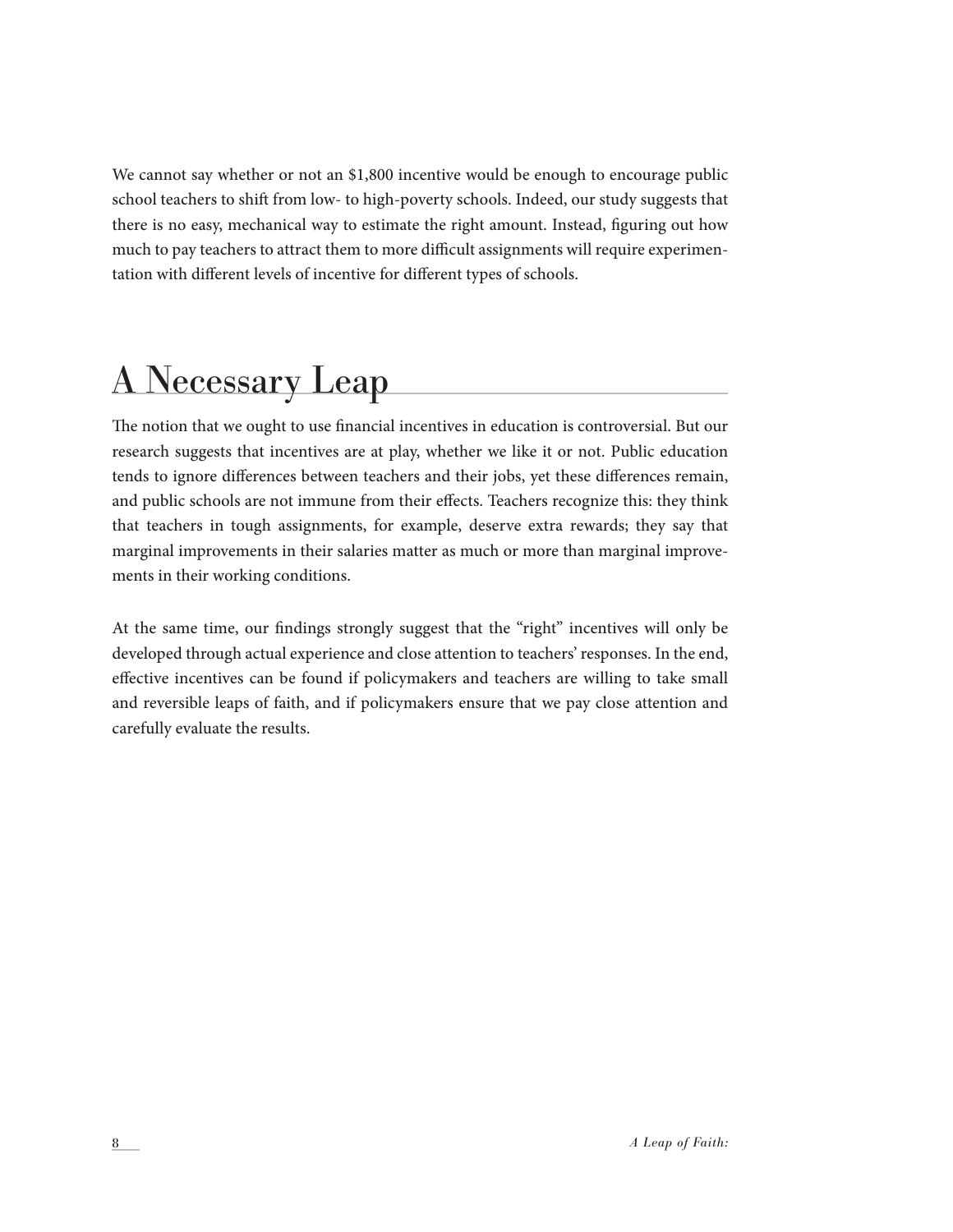## **References**

- Ballou, D., and M. Podgursky. 1993. Teachers' attitudes toward merit pay: Examining conventional wisdom. *Industrial Labor Relations Review* 47(1): 50-61.
- Farkas, S., J. Johnson, A. Duffet, L. Moye, and J. Vine. 2003. *Stand by me: What teachers really think about unions, merit pay, and other professional matters*. Washington, DC: Public Agenda.